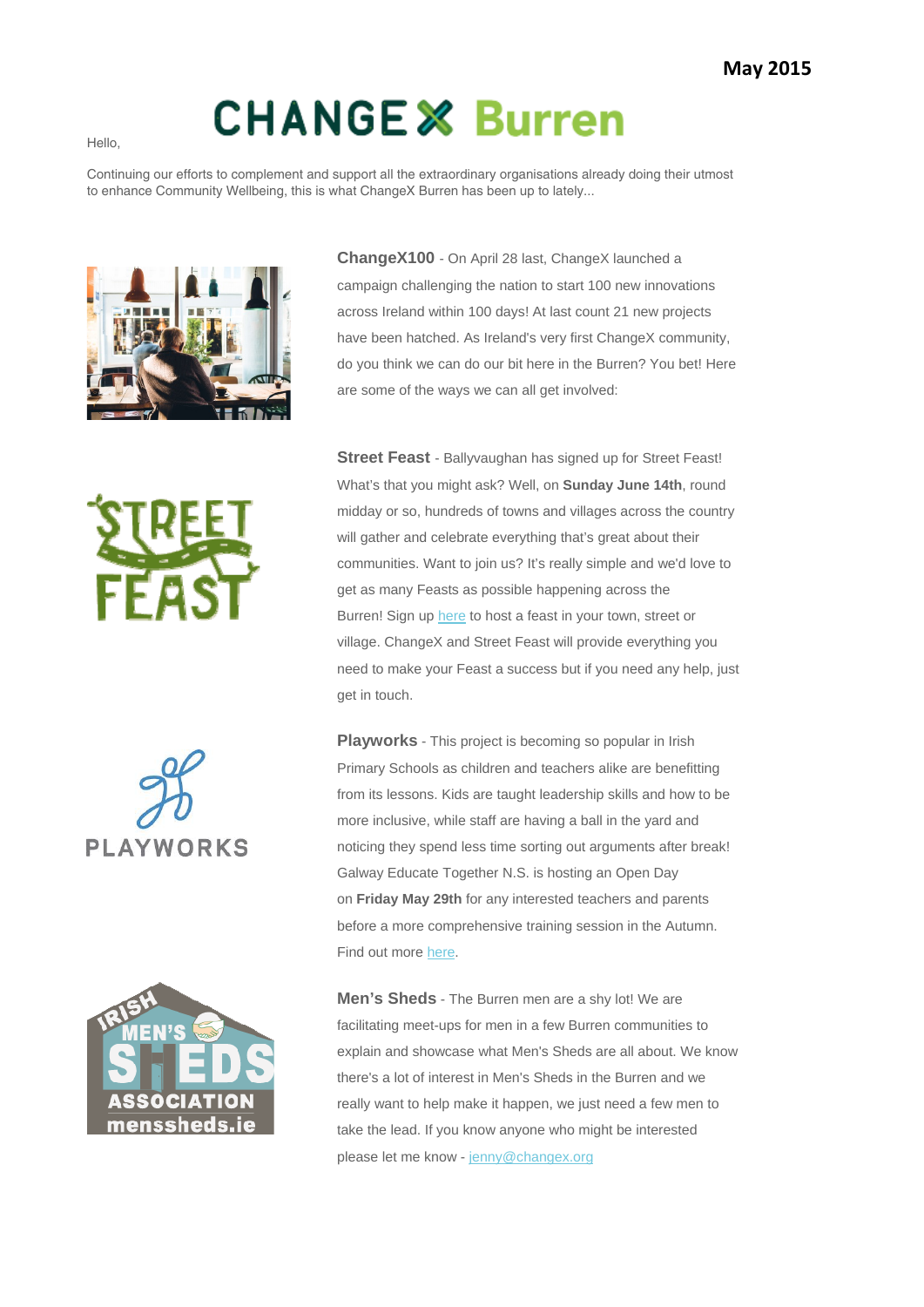

**GIY** - Burren GIY Group is still going strong with monthly meetings on the go again after a nice hibernation period. On Sunday 10th we enjoyed a hands-on Workshop at the Doorus Community Orchard on *'successional cropping of salads'*. Lynn and Anna from Kinvara Sustainable Living facilitated. If you would like to join, or know someone who'd like this sort of group, put them in touch with Dee deirdrevaughan@healthset.ie **Next meeting at Ballyvaughan National School Monday 15 June at 7pm**. Bring along any extra seeds you have for a seedswap !



**CoderDojo** - Thanks to the commitment, passion and generosity of Joe Ryan and Tom Eustace the Ballyvaughan CoderDojo is a fun place to be **every second Saturday evening from 5.30pm in the Burren College of Art.** Thanks also go to Mary Hawkes without whose trust and support it wouldn't happen. If you have a budding ninja programmer, contact Joe 086-0401674 or check out http://zen.coderdojo.com/dojo/1104 Joe and Tom have expressed that they'd be grateful for **other programmers to come on board**. They are keen to run the dojo regularly and sometimes need cover if they can't be there. Also, the policy of the CoderDojo, and one of the main reasons it works all over the world, is that **parents MUST stay to supervise**. You never know what you'll learn! With a CoderDojo now running in Kinvara, Ballyvaughan and Ennis, there's scope for another few to emerge in the Burren. Don't be shy, get one started for your area with a little help from your ninja programming pals, find out more here.